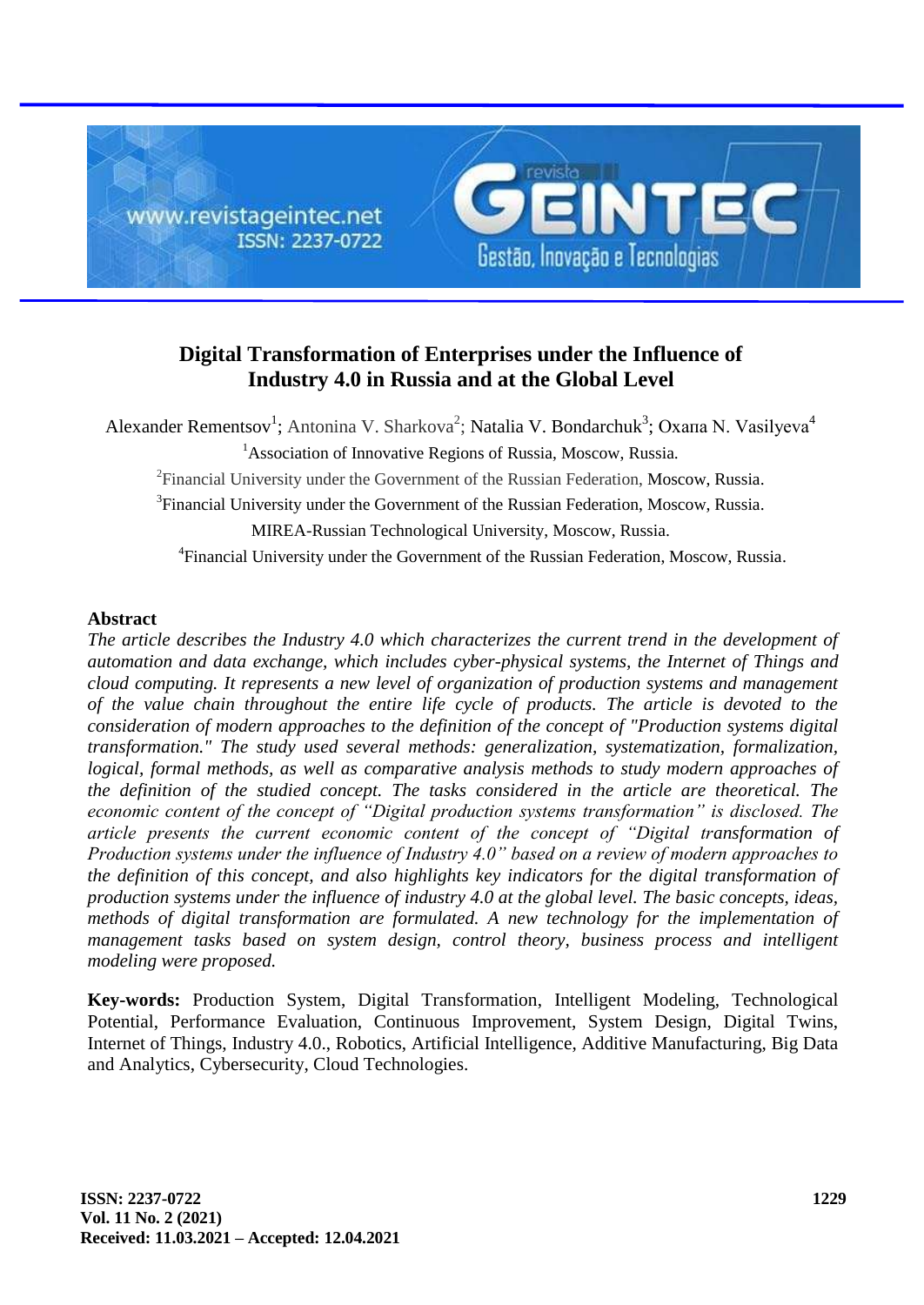### **1. Introduction**

Nowadays, the development of the Internet, info communication technologies (ICT), sustainable communication channels, cloud technologies and digital platforms, as well as the information "explosion" of data bursting out of different channels, provided the emergence of open information systems and global industrial networks that go beyond the boundaries of an individual enterprise and interact with each other. Such systems and networks are having a transformative impact on all sectors of the modern economy and business outside of the ICT sector itself, and are moving industrial automation to a new fourth stage of industrialization known as industry 4.0. Main elements of that systems are: Elements of the Internet of Things, Artificial intelligence, machine learning and robotics, Cloud computing, Big Data, Additive manufacturing, Cybersecurity, Integration system, Modeling, Augmented reality.

Many of these elements have been successfully applied in practice for a long time, but their integration into one integral system will allow to develop the concept of "Industry 4.0" and provide a new level of production efficiency and additional income through the use of digital technologies, the formation of network interaction between suppliers and partners, and also implement innovative business models.[3]

The digital transformation of enterprises is becoming a key factor in increasing competitiveness and production efficiency. This requires the use of new information technologies for managing machine systems and supporting the network interaction of people-operators of the production system using artificial intelligence. [1, 2, 4] From the point of view of potential, it is most advantageous to join international chains, which over the years have accumulated traditional and modern experience in the development of the production system, a unique production culture. [5]

The concept of Industry 4.0 is based on the creation of "smart" factories, where it is possible to ensure the uninterrupted implementation of production processes (monitoring the cycle in real time, controlling the production in automatic mode, etc.).

The various mechanisms of Industry 4.0 are involved in almost all production processes, from product design to production safety. They can help improve performance results, make changes faster and more scalable, and get more consistent results [6].

If we talk about the qualitative transformation of the production process itself, the introduction of robots can play a significant role. Many operations carried out in production are primitive, highly repeatable and do not require human intervention. On the contrary, the use of labor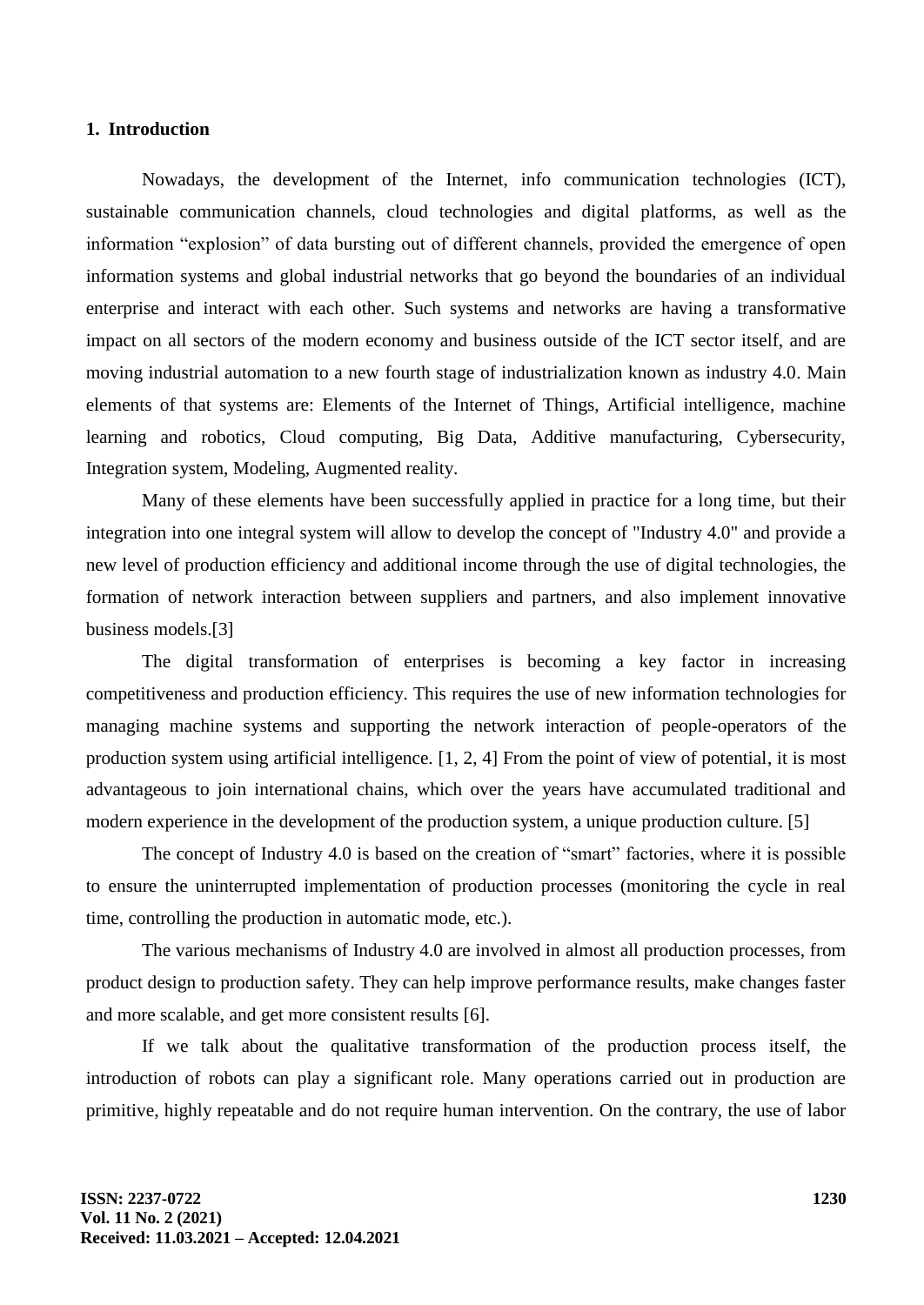in such cases can only inhibit development. Nevertheless, the Russian industry is currently distinguished by a low level of production robotization.

According to the National Association of Robotics Market Participants, at the end of 2018, about five thousand robots were in operation in Russia, that is, about five robots for 10 thousand jobs. While in the world this figure is on average about 20 times higher. At the same time, according to the OECD, labor productivity in Russia is only \$ 23.5 against \$ 48.8 in the OECD countries.

Despite the readiness for widespread use of information technologies, the degree of penetration of digital solutions in the industry is quite low. It's all about investment. Not every business is willing to incur high costs and tough savings to get on a new track. This is especially noticeable against the background of other sectors of the economy. The digital transformation of a plant requires significant investment.

At the same time, some lag in digital development gives Russian industrialists certain advantages over foreign competitors. Manufacturers have the opportunity to immediately replace all outdated systems and equipment with the latest, most advanced solutions and models. We are already witnessing the emergence of digital transformation of the industry, and with a competent approach, we have a chance to catch up and, perhaps, even overtake world leaders.[7]

### **2. Materials and Methods**

The study uses several approaches: generalization, systematization, formalization, logical, formal methods, as well as comparative analysis methods to study modern approaches to the definition of the studied concept. The tasks considered in the article are theoretical.

Systematic literature review was conducted using the databases – Google scholar and Scopus. Emphasis was on the most recent publications, especially from  $2011 - 2019$ , even though most of the literature was found before 2010. Only peer-reviewed articles such as journal articles, conference proceedings and book chapters were considered. Initial selection of articles included references about manufacturing enterprise information systems, the tasks that predictive analytics solves and its advantages. Analysis shows the stages of digitalization that an enterprise needs to go through. [8]

In the subsequent section, findings are discussed and finally, the conclusions are drawn (where research gap was also identified for further research in future). Case research allows the study of the phenomenon in its natural context allowing good use of existing experiences. It allowed the study to reconcile the evidence from observations and data, with research literature. Qualitative synthesis of the 15 eligible (eligibility based on their links to Virtual Enterprises and flexible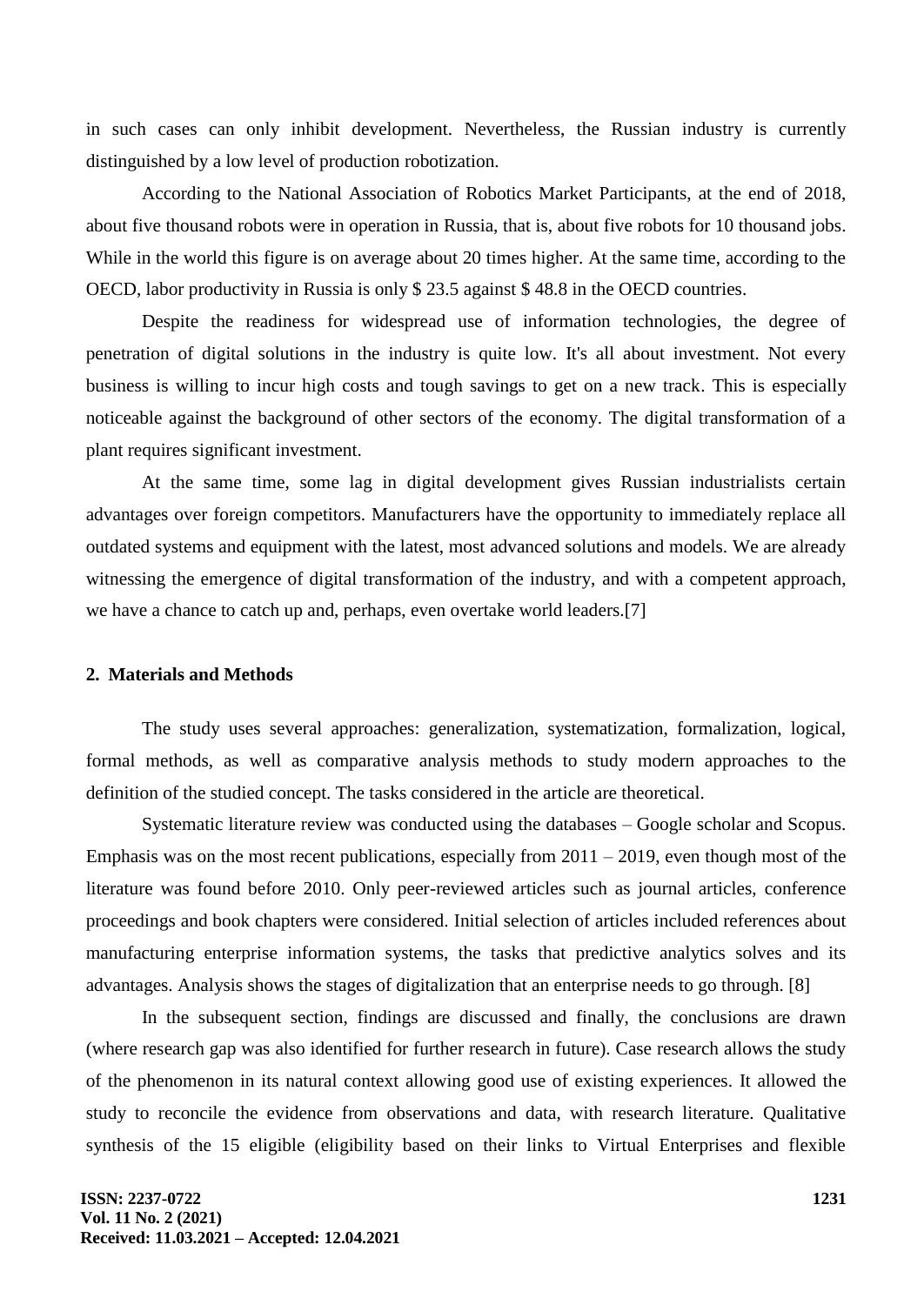production systems) articles was done to write about application of flexible production systems as an instrument of the new paradigm of digital transformation. Given the requirement to generalize, thematic coding and analysis was done to draw the conclusions. Every section of this paper is written based on the qualitative methodology of literature review.

The main research method is remote analysis of open data cases published by companies that have included digital transformation and Industry 4.0 in their corporate strategies, and the method of expert assessments of the studied economic phenomena [9].

Research has confirmed that Industry 4.0 technologies have the greatest impact on productivity improvement and transformation of production systems and industrial production: robotics, Internet of things, additive manufacturing, big data and analytics, cybersecurity [10].

### **3. Results**

The fourth industrial revolution is based on the convergence of real and virtual worlds. Through an increasingly widespread factory sensorisation, the real world provides a huge amount of data that are exploited by the virtual one (by integrating them with third parties' datasets) to produce more and more reliable analyses and forecasts, able to effectively support tactical and strategic management of the company. Digital transformation impacts on each phase of the company's life cycle, from product / process design to the optimization and day-to-day management, as well as its reconfiguration.

All production systems, when viewed at the most abstract level, might be said to be ―transformation processes‖—processes that transform resources into useful goods and services. The transformation process typically uses common resources such as labor, capital (for machinery and equipment, materials, etc.), and space (land, buildings, etc.) to effect a change. Economists call these resources the "factors of production" and usually refer to them as labor, capital, and land. Production managers have referred to them as the "five M's": men, machines, methods, materials, and money.

When viewed as a process, a production system may be further characterized by flows (channels of movement) in the process: both the physical flow of materials, work in the intermediate stages of manufacture (work in process), and finished goods; and the flow of information and the inevitable paperwork that carry and accompany the physical flow. The physical flows are subject to the constraints of the capacity of the production system, which also limits the system's ability to meet output expectations. Similarly, the capacity of the information-handling channel of the production system may also be an important measure of a system's output. The management of information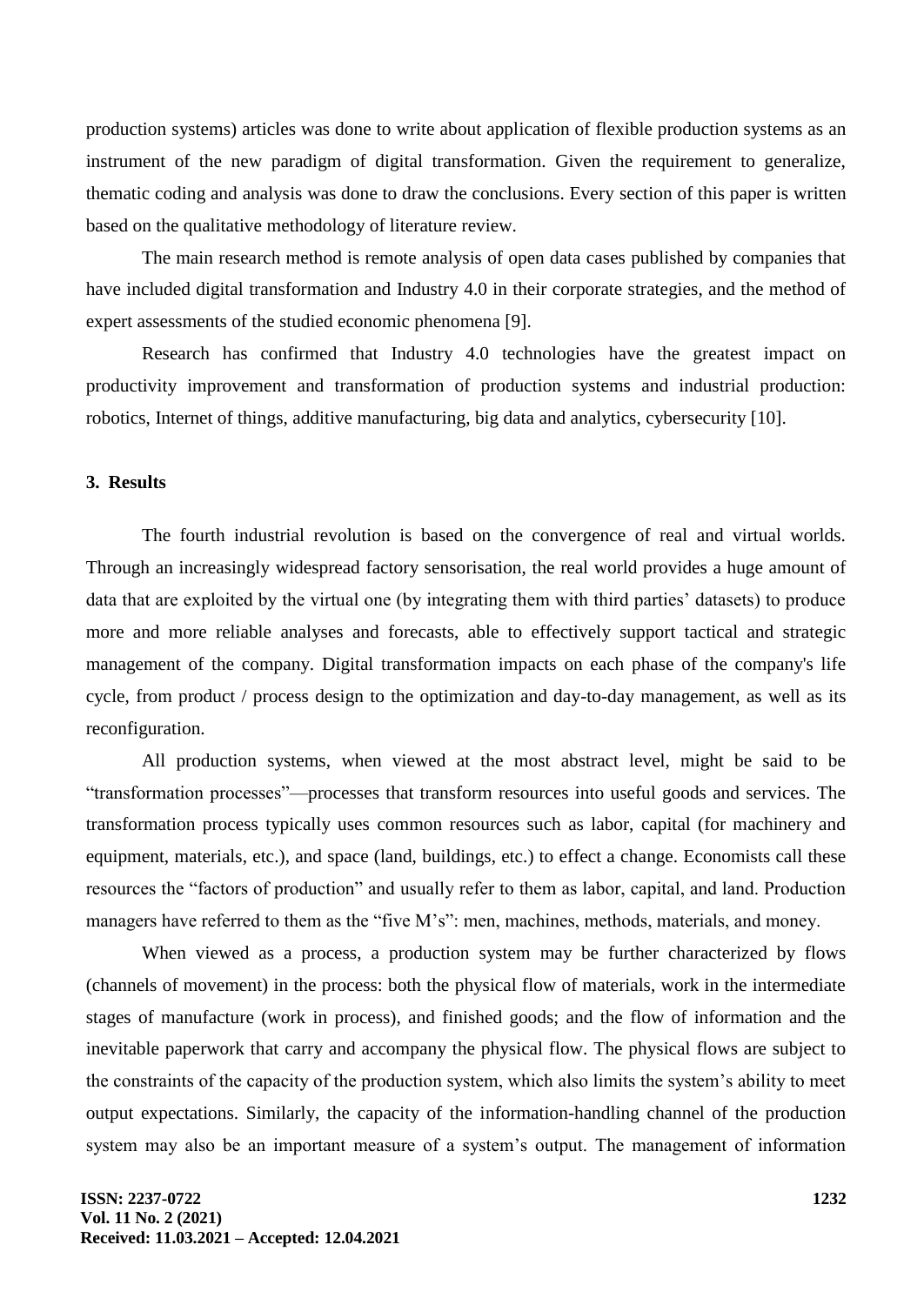flows, or the planning and control of the system to achieve acceptable outputs, is an important task of the production manager. [11]

While the capacity of the system is the major factor in determining whether output expectations can be met, the additional consideration of quality must also be seen as a limiting factor. The quality of a product, measured against some objective standard, includes appearance, performance characteristics, durability, serviceability, and other physical characteristics; timeliness of delivery; cost; appropriateness of documentation and supporting materials; and so on. It is an important part of the definition of a system.

New goals of digital transformation of companies were proposed by authors in a range from implementing individual digital solutions to cultural transformation and ecosystem creation:

|  | Typical goals of<br>Digital transformation                                                                 | Short description                                                                                                                                                                                                                                                                                    |
|--|------------------------------------------------------------------------------------------------------------|------------------------------------------------------------------------------------------------------------------------------------------------------------------------------------------------------------------------------------------------------------------------------------------------------|
|  | Operating efficiency<br>Cost <sub>1</sub><br>increase/<br>Reduction/ Generate revenue<br><b>HEIRE</b>      | Reducing costs, increasing reliability, ensuring the<br>level of health and safety and<br>solving other operational tasks through the<br>implementation of digital solutions                                                                                                                         |
|  | Competitive<br>Employee<br>advantage/<br>performance                                                       | Launch of new products (services) using digital<br>technologies<br>· Transition to new business models using digital<br>technologies for<br>maintaining the competitive position of the<br>company and / or to improve the level of service<br>(product quality) for consumers                       |
|  | Improving the quality of business decisions<br>and transparency                                            | Collection of new data and digitization of existing<br>data and implementation<br>data analytics tools for the purposes:<br>- Control over the activities of the company<br>- Improving the quality of business decisions and<br>excluding human<br>mistakes                                         |
|  | Implementation of innovative projects<br>based on digital technologies in compliance<br>with data security | Development and implementation of innovative<br>solutions based on digital technologies and<br>company data<br>· Implementation of solutions to external<br>consumers (optional)                                                                                                                     |
|  | Agility<br>Data<br><b>Agility</b>                                                                          | Digital, cultural, organizational<br>often<br>and<br>operational transformation for<br>qualitative change of the company ("digital<br>company"):<br>The concept of an organization as an adaptable<br>organism, as opposed to a rigid, autocratic body,<br>is a compelling one in the digital world. |
|  | New business models                                                                                        | Monetizing a company's existing customer base or<br>technology platform<br>through the creation of a digital ecosystem<br>· Going beyond the traditional industry                                                                                                                                    |

Fig. 1- Goals of Digital Transformation of Companies Range from Implementing Individual Digital Solutions to Cultural Transformation and Ecosystem Creation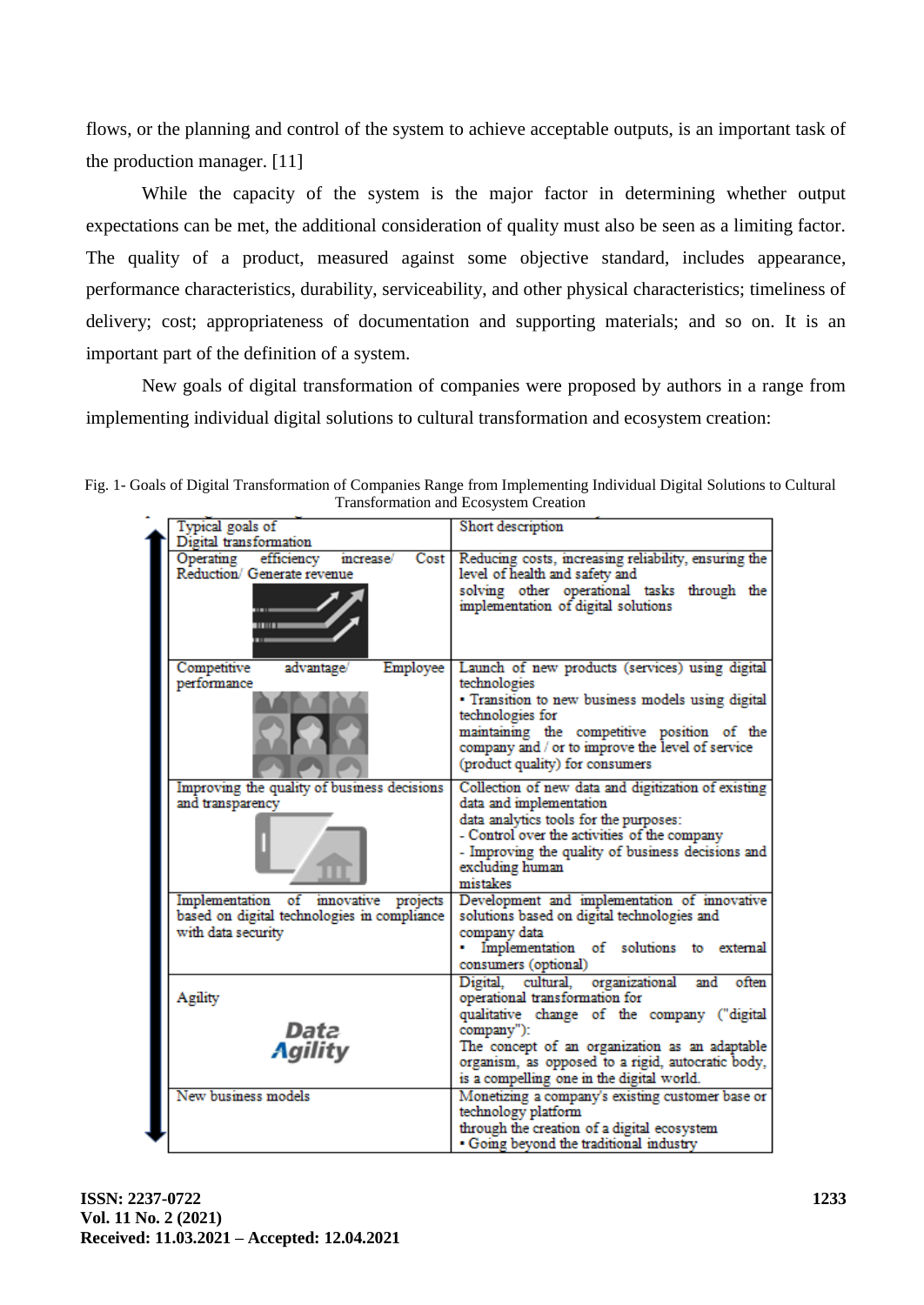# Trends in digital transformation of companies in Russia in 2020-2021:

| The emergence and development of<br>digital platforms in selected<br>industries (for example, in transport<br>and logic and financial services)<br>create new opportunities and<br>threats for business development | Customer Experience<br>Transformation, Automation, and<br>the Next Step to Moving to data-<br>driven governance models and<br>accelerating digital adoption<br>technologies: big data and<br>advanced analytics, process<br>robotics (RPA), internet of things<br>and AI technologies    |  | Accelerating the transition to a new<br>generation of digital infrastructure<br>for companies: flexible, open,<br>cloud-based, data integration<br>(business applications as<br>infrastructure for digital solutions,<br>DevSecOps practices and edge<br>infrastructure) |
|---------------------------------------------------------------------------------------------------------------------------------------------------------------------------------------------------------------------|------------------------------------------------------------------------------------------------------------------------------------------------------------------------------------------------------------------------------------------------------------------------------------------|--|--------------------------------------------------------------------------------------------------------------------------------------------------------------------------------------------------------------------------------------------------------------------------|
|                                                                                                                                                                                                                     | Overcoming the "double challenge"<br>for the personnel policy of<br>companies: an acute shortage<br>employees and competencies for<br>new jobs and automation and need<br>in the reduction of traditional<br>adaptation to new work formats<br>and modelsdevelopment of<br>competencies. |  | Expanding opportunities for<br>financing digital transformation<br>projects for companies<br>"consumers" and providers of<br>solutions through government<br>programs support                                                                                            |

Fig. 2- Trends in Digital Transformation of Companies in Russia in 2020-2021

Companies that didn't have time to master digital tools before the pandemic still have a chance to close the gap with their competitors and catch up on downtime. However, the window of opportunity will not last forever. Digital transformation "wisely" is no longer a choice, but becomes a condition for survival not only in a competitive environment, but also in a situation of uncertainty [13, 14].

Digitalization is precisely the application of technology and information processing skills to simulate future scenarios. In a pandemic, the list of priority business tasks has changed, as well as customer requirements for the speed of implementation of certain solutions. Those who recognized the critical role of digital technology even before the pandemic clearly benefited from the announcement of the first restrictive measures.

The key task of digitalization is not only to transfer processes from analog to digital, build a 3D model of a product or teach enterprises to predict, but to provide business with digital tools for modeling and production that will work at this particular enterprise, regardless of what tomorrow is weather in all areas of our life.

However, what will be more valuable is the creation of a "living" digital model of the entire production system, which allows you to play thousands of scenarios or production solutions, choose the only correct option and optimize processes taking into account the received data. We call this approach the "smart digital twin" of a product or enterprise as a whole. Of course, this will allow you to move to a completely different level of speed and quality of decision-making.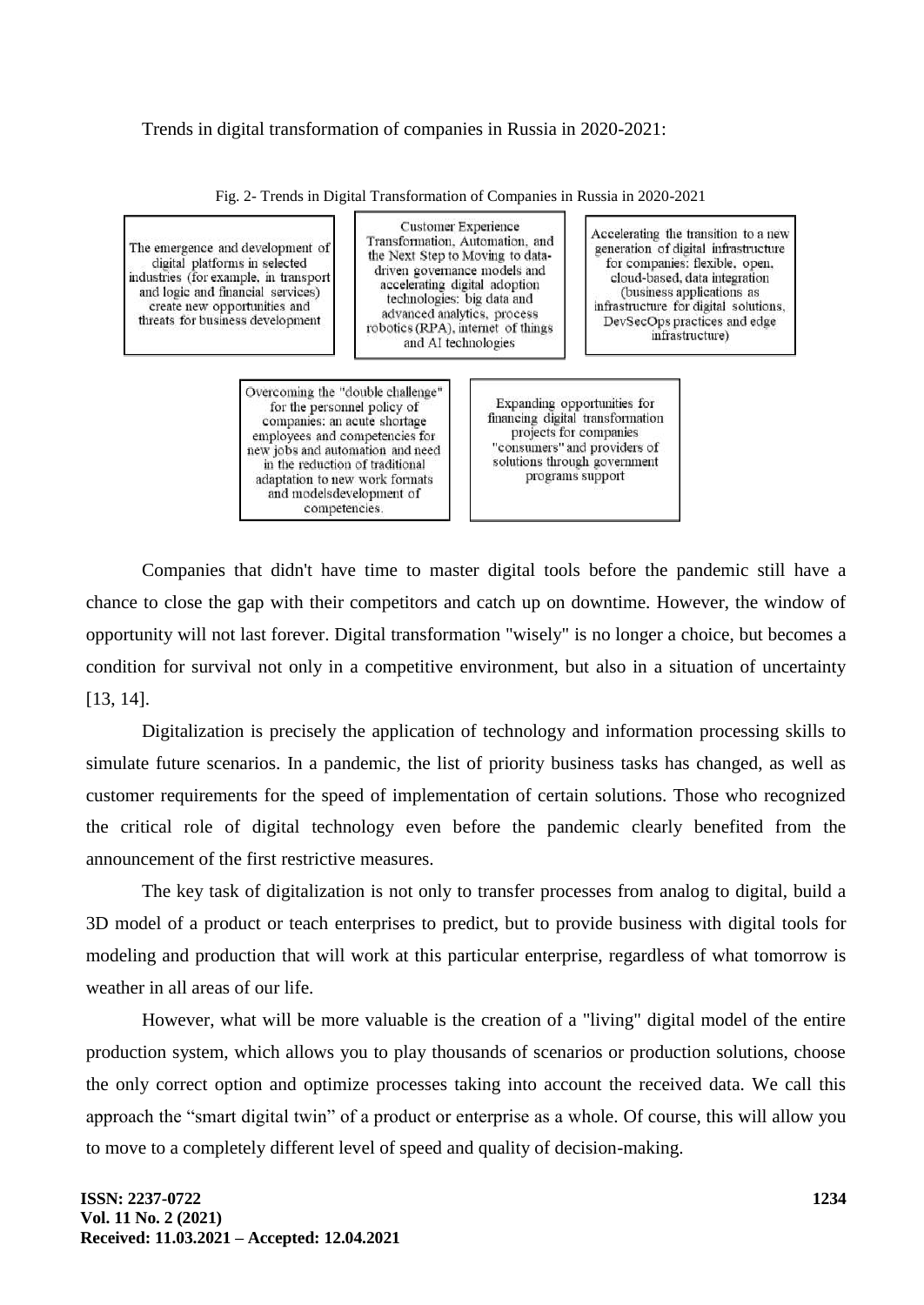The main question is whether certain enterprises are aware of their key performance indicators (KPIs) and parameters that need to be improved or modeled through digitalization. We come across examples when the "tender for digitalization" is held not with the aim of achieving specific changes and improving KPIs, but in order to select the cheapest offer on the market and a contractor who is ready to implement anything at the lowest price. However, real digitalization projects are very complex and usually costly, so customers should first of all look for experts and technology partners.[12]

Stages of digital business transformation:



#### **Transformation Object to Start**

The very first stage is to decide whether it is needed at the moment or not. Most often, such a transformation is not required by small companies with a small number of employees, especially if computers and the Internet are used poorly.

Also, the time of digital transformation has not come if the management does not have the time, resources and desire to do this at the moment.

Next, you need to figure out which area of business to start the transformation of the company as a whole. For example, sales, logistics, accounting, HR, etc.

For example, it was decided to automate the work of the HR department, that is, the business process of finding, hiring, registering new employees.

It is advisable to lay no more than 1-2 points at a time, since attempts to transform at once more and more often turn out to be unsuccessful. Undoubtedly, the transition to a true digital business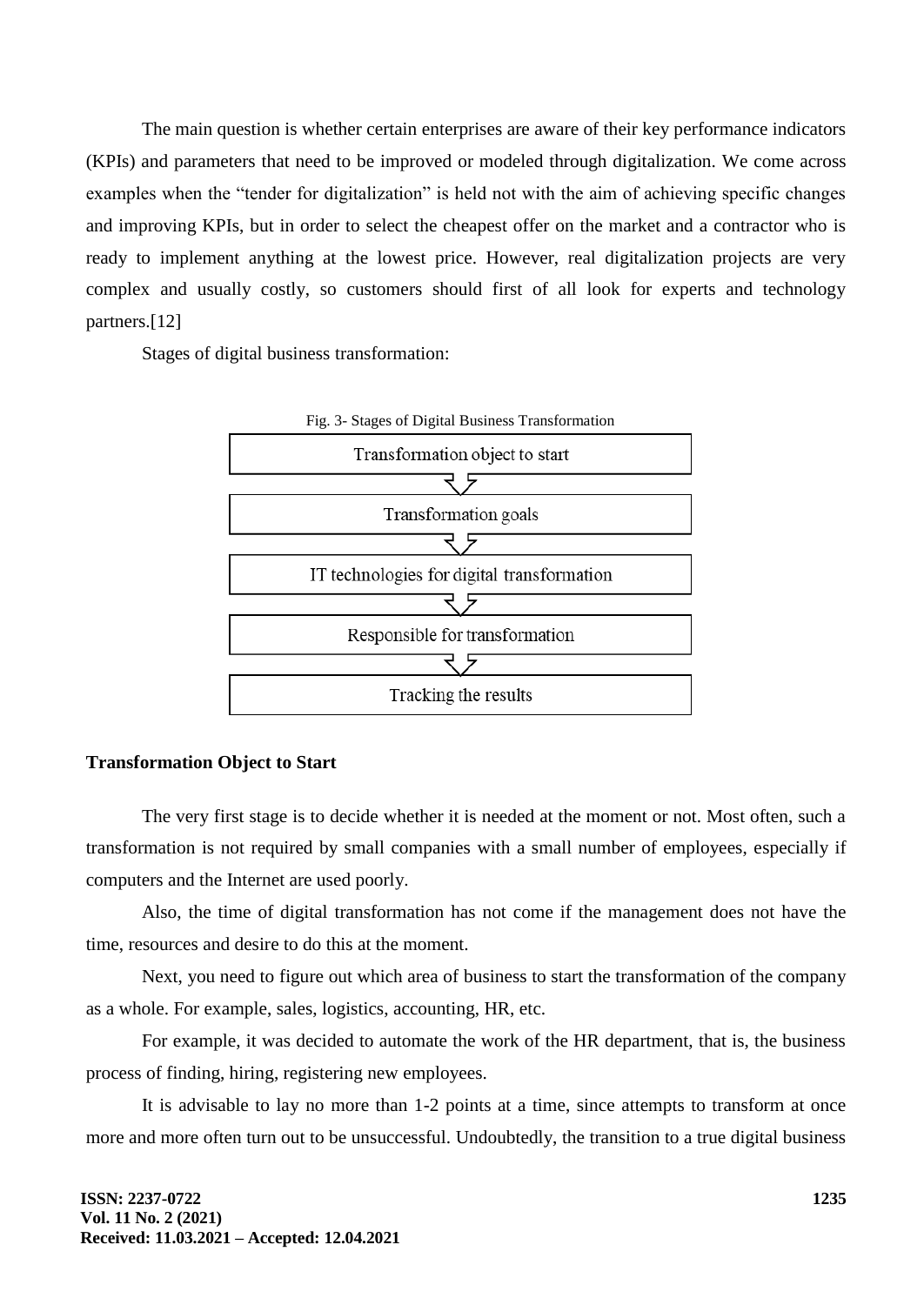involves an integrated approach to transformation, but given the big picture, it is better to start small to get the first results in a short time.[15,16,17]

Sometimes, when starting automation, a business process is taken as the first "candidate" for it, the potential problems with which do not carry great risks for the company. For example, the process of generating a quarterly report. But here are another risk arises: since this process is not often in demand, the benefits of automating it are practically zero, and neither employees nor management may be impressed with the result achieved. Therefore, there will be no desire to go further along the path of automation and connect other processes.

To prevent this from happening, it is better to start with the most popular, but at the same time well-formalized processes. In this case, the company will get results by speeding up and streamlining, for example, paying bills. The real benefits of automating one process will be an incentive to move on.

# **Transformation Goals**

You always need to start by choosing a goal. The first thing that comes to mind is cost reduction: time and financial. This is what is called "efficiency gain". However, in the era of digital transformation, priorities are increasingly shifting and you have to think about more than cutting costs. Often this goal fades into the background and the focus shifts to new opportunities that will help the business grow further.

In other words, digital transformation is not carried out when you need to lower some costs. It is needed if the business realizes that it absolutely needs new opportunities for development.

If there are many objects or goals, then you will need to select one or several business processes that will be transformed in the first place. When choosing processes, experts advise starting with the following:

- Established: those that have been around for a long time.
- Frequent: the process takes place at least 15 times a month.
- Short: 1-2 weeks from start to finish.
- Concrete, with a pronounced beginning and end.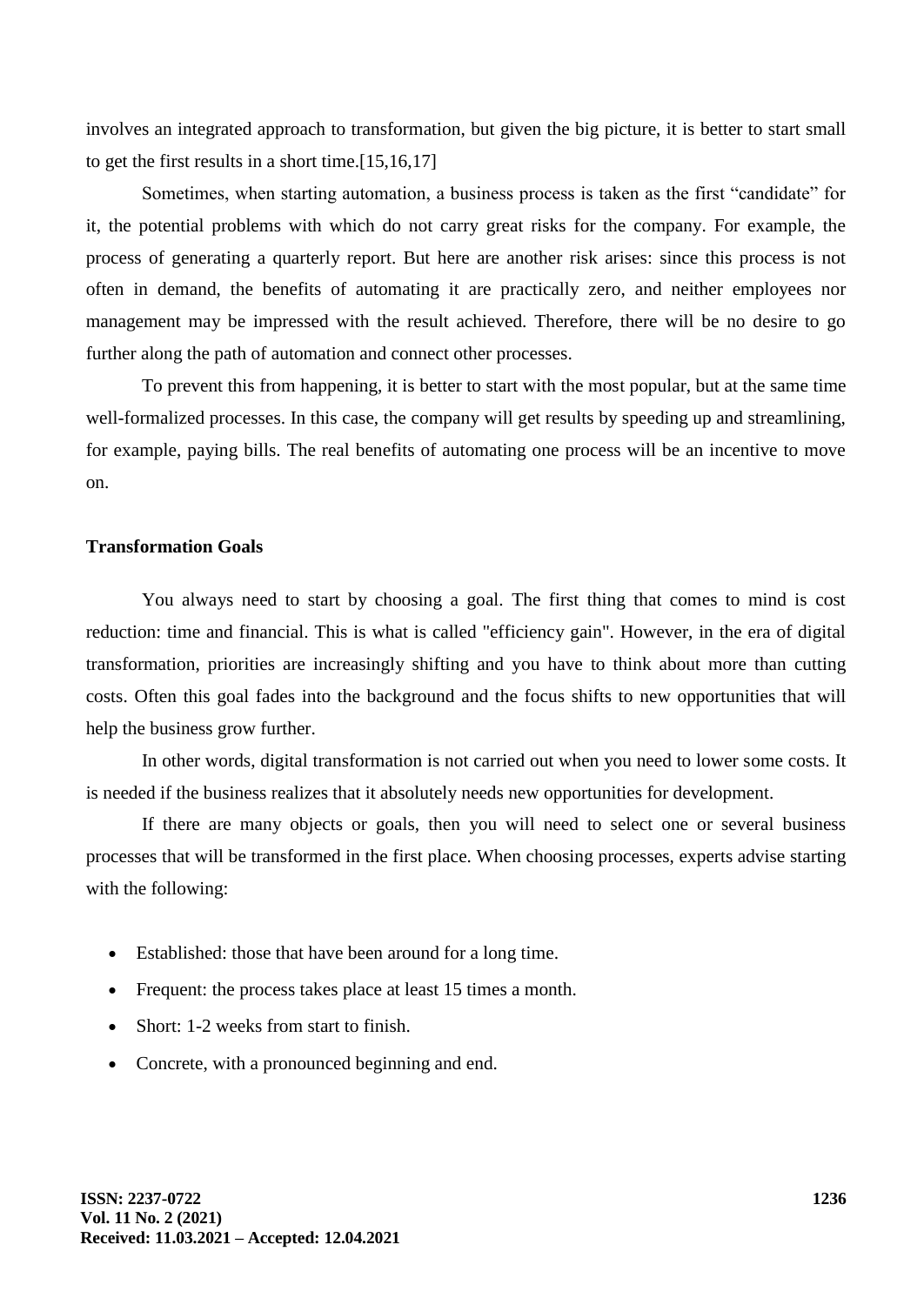With few stages and employees involved. Compliance with all these principles will allow you to select those processes that are really suitable for transformation, and it can be carried out quite quickly, and its effectiveness can be tracked in 1-2 months, and not in 10 years.

# **IT Technologies for Digital Transformation**

There are a lot of strategies that the IT industry can offer. The main thing is to choose the most suitable:

- Big data analysis
- Omnichannel
- Blockchain
- Artificial Intelligence
- Cloud technologies
- 3D printing
- Remote workplaces

All these technologies can, if desired, be introduced into a specific business, but they are not always needed to solve urgent problems. In addition, experts emphasize that technology alone cannot make a business digital.

Digital transformation never starts with the choice of technology, because technology is just a tool. Before you take any tool, you first need to clearly define the task, since the tool is selected for it. In the case of digital business transformation, the situation is the same.

- First, you need to choose a specific business area and the goals of its transformation.
- Then outline the range of problems that need to be solved.
- And only then come to choice of technology.

For example, while automating CAPEX at Hertz using solutions based on the Comindware Business Application Platform, the main goal was to provide a seamless experience for many employees from different locations around the world.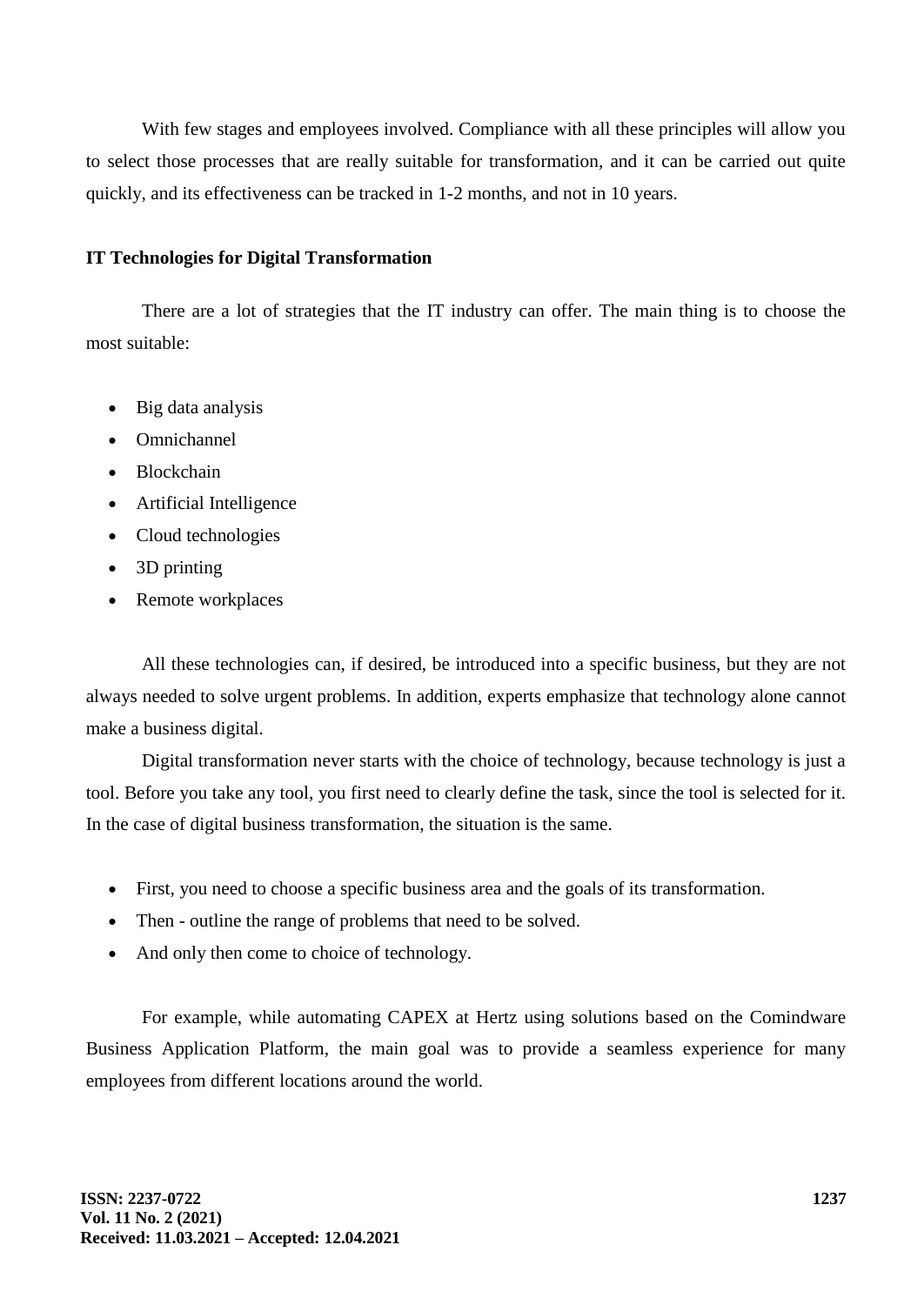The exact correspondence of the chosen technology to the task at hand is a much more important guarantee of success than its innovation or successful experience of application in other companies.

The procedure for preparing for digital transformation is clearly presented in the figure 4:



Fig. 4- The Procedure for Preparing for Digital Transformation

#### **Responsible for Transformation**

Another fundamental task is to build a hierarchy of persons who will be engaged in digital transformation. Obviously, these should be employees from both the "business side" and the "IT side". Basically, the focus is on the heads of those departments where the transformation is planned in the first place. For example, the head of the logistics service or the chief accountant.

It is imperative that all of these individuals have the motivation to pursue digital transformation and understand why it is needed. Otherwise, the risk increases that everything will be done formally, and the company will not see the real effect.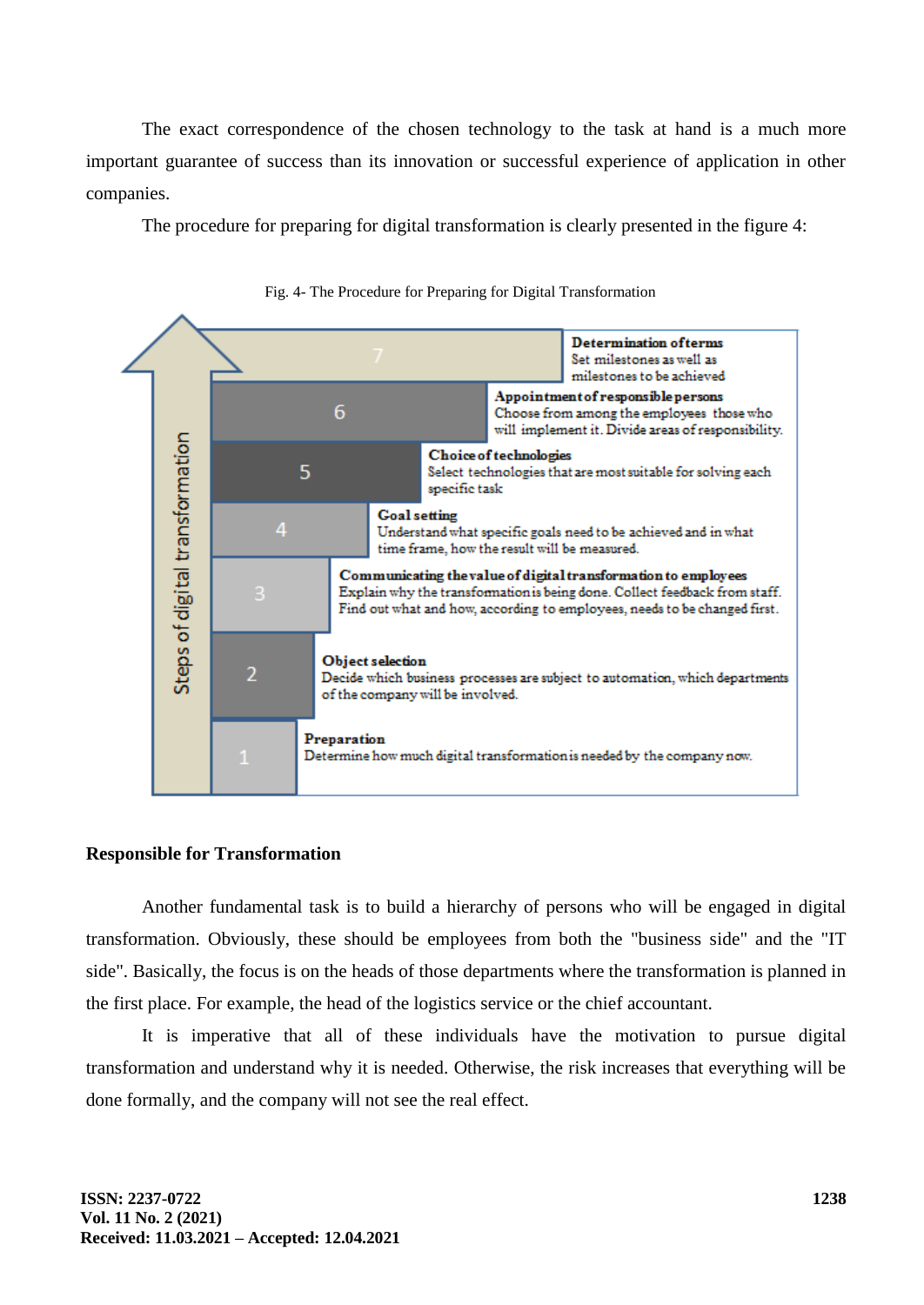#### **Tracking the Results**

Ideally, the company should have a lead digital transformation leader. This can be, for example, one of the deputy general directors, who will build interaction with each of the other responsible persons, and periodically arrange general discussions to understand whether the process is going in the right direction, what has already been achieved and what are the priority current tasks [23,24].

Summing up, we can say that the main thing before digital transformation is to determine its goals and objectives, deadlines and resources, as well as to come to an understanding between the responsible persons. At the same time, it will not be possible to make a breakthrough on technologies alone, but it will not work out without them in the process of reengineering business models. Only a combination of both will allow you to bypass all difficulties and get a positive result.

The benefits of Industry 4.0 include increased productivity, efficiency, flexibility, and increased profitability. Industry 4.0 also improves customer service.[18,19]

Industry 4.0 technologies providing more knowledge about the manufacturing process, supply chains, distribution chains, business performance and manufacturing. This creates opportunities for innovation, new product development, supply chain optimization, OEE improvement, and more. Industry 4.0 technologies enable to produce better quality, more marginal and / or more innovative products. For example, Industry 4.0 technologies allow to offer customers personalized products, but still use mass production methods to produce them.

## **4. Conclusion**

The implementation of the principles of Industry 4.0 allows getting a number of advantages that were not available in the traditional models of the past. For example, businesses can now achieve personalization and personalize orders according to the personal preferences of customers. Old factories and factories are turning into "smart" and begin to produce literally piece products on individual orders. With all this, the unit costs for the production of a unit of output are reduced, and companies are able to produce a unique personalized product. The costs of producing customized products at an enterprise with deep automation are low: if earlier for each such pair of new tubes of toothpaste one would have to reconfigure the equipment by hand, today this is done by the computer system itself and in a matter of seconds[20,21,22].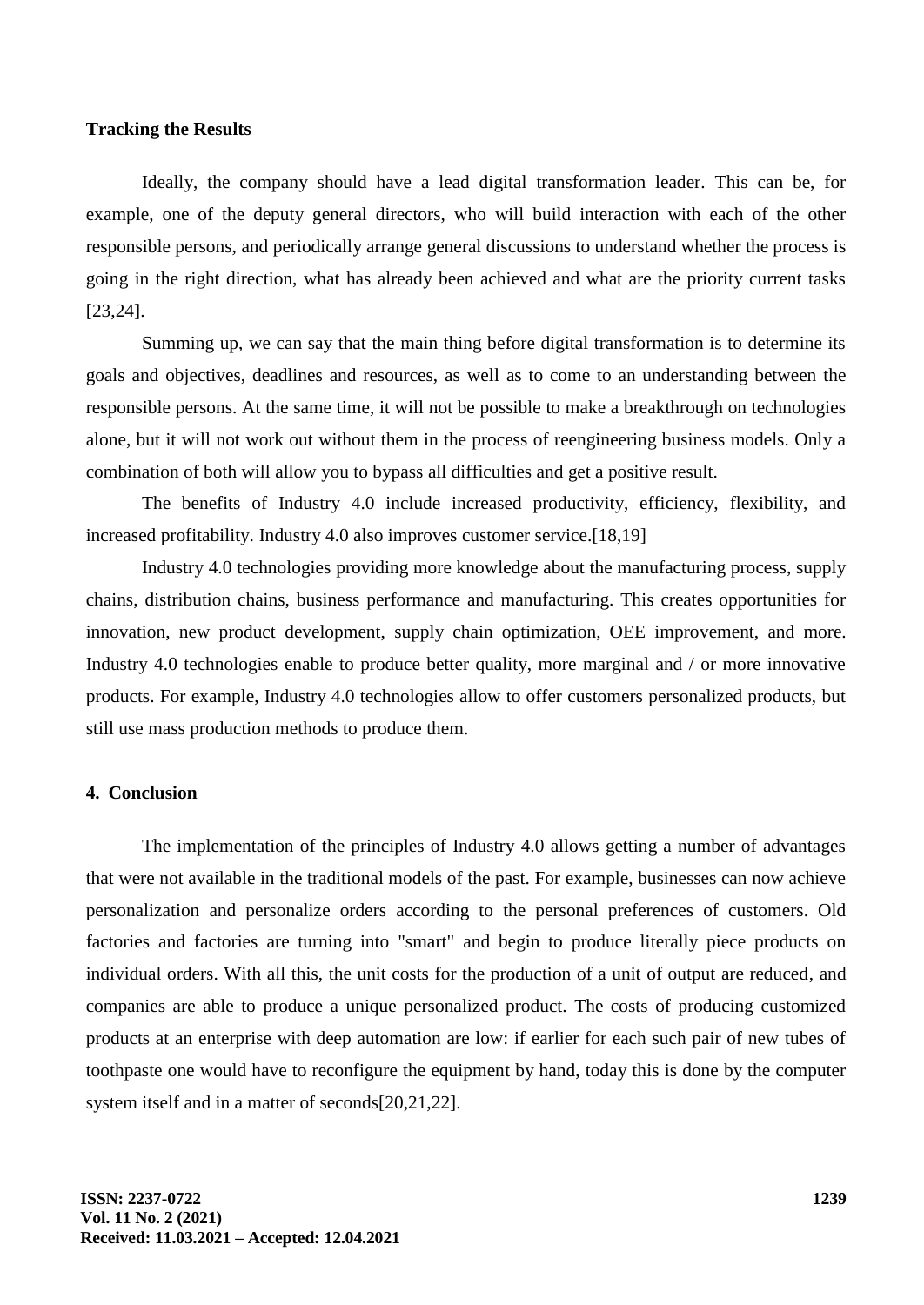Digitization has great potential for the further development of companies, but it also increases competition. Companies are forced to quickly improve, master new opportunities and technologies for efficient production and an even better product. Thanks to the high level of transparency, companies' actions are under close public scrutiny like never before. Companies that refuse to participate in these activities risk losing the public recognition on which their reputation is based[25].

The benefits of Industry 4.0 also include increased flexibility. For example, it is easier to scale production up or down in a smart factory. In addition, it is easier to introduce new products to the production line, as well as create opportunities for one-off production runs, high-mix production, and more.

The current industrial environment is distinguished by the adoption of novel production paradigms, often overlapped or competing with each other, along with the development of radical innovations resulting in several promising enabling technologies. Furthermore, this environment is distinguished by the massive digitalization of manufacturing and assembly processes which generate at high velocity a huge volume of data distinguished by a wide variety which could be leveraged to benefit of their hidden but remarkable value. All these aspects result in several challenges faced by current production systems.

### **References**

Timashova, L.A., & Tadeush, V. (2015). Intelligent production modeling of virtual enterprises technology. The text of a scientific article specializing in Computer and Information Sciences. Kiev, Ukraine. *Bulletin of NTU "KhPI",* 2015, N 32 (1141)

"Production Management". (2020). About the past, present and future of production systems: from Japan to Russia. http://www.up-pro.ru/library/production\_management/systems/ot-yaponii-dorossii.html

Adviser, T. (2017). *The fourth industrial revolution.* Popular about the main technological trend of the XXI century. Hosudarstvo. Byznes. YT, https://www.tadviser.ru/index.php/Industry D1, 83, D1.

"Production Management". About the past, present and future of production systems: from japan to Russia. http://www.up-pro.ru/library/production\_management/systems/ot-yaponii-do-rossii.html

Mantravadi, S., & Møller, C. (2019). An overview of next-generation manufacturing execution systems: How important is MES for industry 4.0? *Procedia manufacturing, 30,* 588-595. https://www.sciencedirect.com/science/article/pii/S2351978919301155

Tarasov, I.V., & Popov, N.A. (2018). Industry 4.0: Production factories transformation. *Strategic decisions and risk management, (3),* 38-53. https://doi.org/10.17747/2078-8886-2018-3-38-53

*Digital Factory: 5 Effective Manufacturing Solutions.* (2021). https://rb.ru/opinion/cifrovoj-zavod/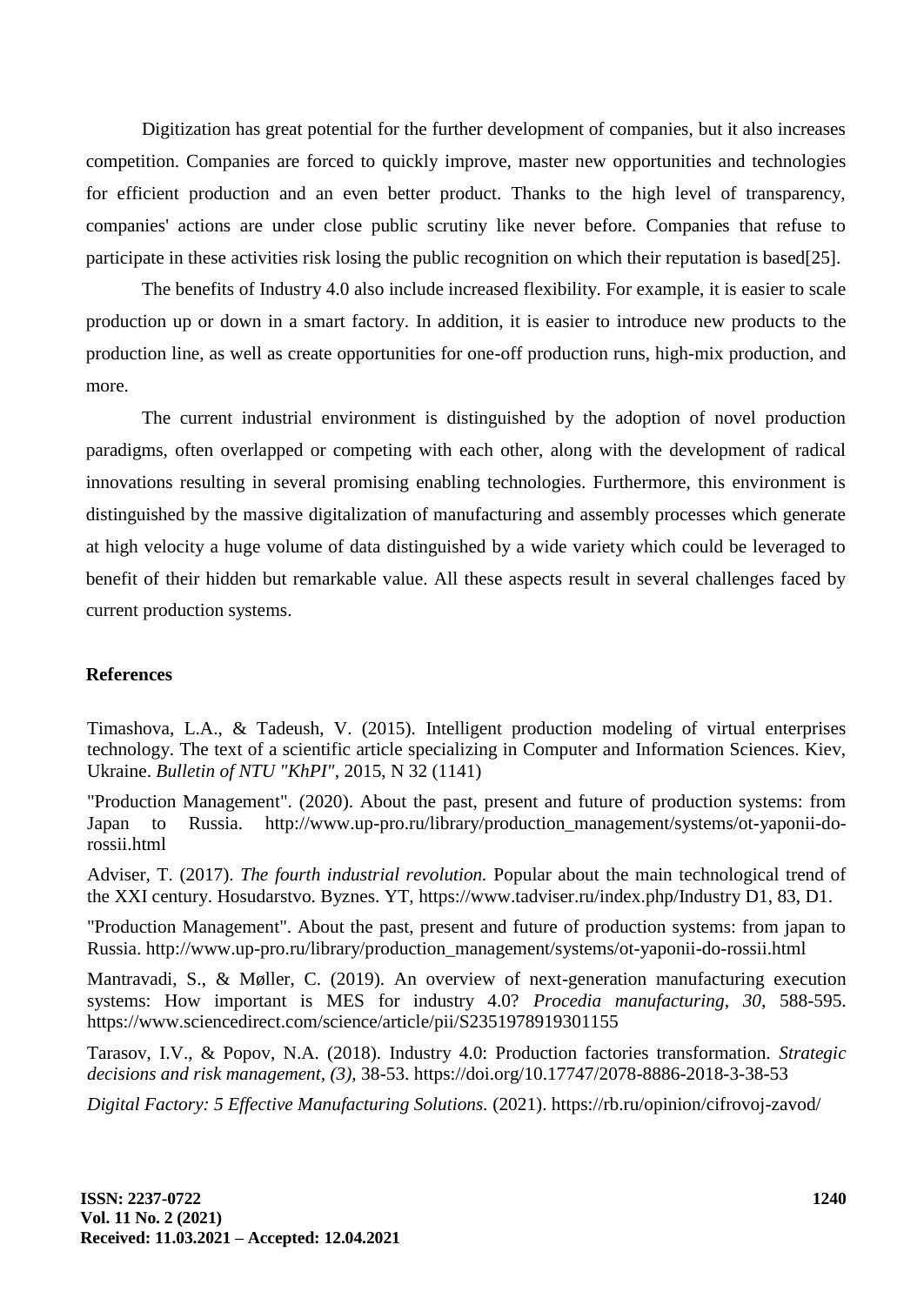*Institute of Systems and Technologies for Sustainable Production. Digital Trasformation of Production Systems.* https://www.supsi.ch/isteps\_en/Laboratories/gruppo2/Design-and-optimizationof-Production-Systems.html

Molina, A., Romero, D., Montoya, M.H., & Rabelo, R.J. (2009). Next Generation Manufacturing Systems and the Virtual Enterprise. *Conference: 13th IFAC Symposium on Information Control Problems in Manufacturing, Conference Proceedings,* 31, 634-641.

https://www.researchgate.net/publication/258344268\_Next\_Generation\_Manufacturing\_Systems\_ and\_the\_Virtual\_Enterprise

Center, A. (2018). *Analytical center for the government of the Russian federation.*

Ryzhov, A.A. (2020). *Invest-forsait, 2021 will be a decisive year for industrial digitalization.*  https://www.if24.ru/2021-god-stanet-reshayushhim-dlya-tsifrovizatsii-promyshlennosti/

Trachuk, A.V., & Linder, N.V. (2020). The impact of technologies of the industry 4.0 on increase of productivity and transformation of innovative behavior of the industrial companies. *Strategic Decisions and Risk Management, 11*(2), 132-149.

Rementsov, A., Lebedeva, N., & Kirichenko, O. (2020). Assessment of the technological potential of fuel enterprises and their production system. In E3S Web of Conferences, 164, 10039.

Msanjila, S.S., & Afsarmanesh, H. (2008). Automating trust assessment for configuration of temporary partnerships. In International Conference on Information Technology for Balanced Automation Systems, Springer, Boston, MA, 95-104

Slepov, V.A., Burlachkov, V.K., Danko, T.P., Kosov, M.E., Volkov, I.I., Grishina, O.A., & Sekerin, V.D. (2017). The country's economic growth models and the potential for budgetary, monetary and private financing of gross domestic product growth. *European Research Studies Journal. 20*(4A), 488-500.

*Digital transformation through the eyes of the CEO and CIO* 12/23/2020. https://www.comindware.com

Sigarev, A.V., Kosov, M.E., Buzdalina, O.B., Alandarov, R.A., & Rykova, I.N. (2018) The role of chains in the Russian retail sector. *European Research Studies Journal, 21*(1), 542-554

Dorofeyev, M., Kоsov, M., Ponkratov, V., Masterov, A., Karaev, A., & Vasyunina, M. (2018). Trends and prospects for the development of blockchain and cryptocurrencies in the digital economy. *European Research Studies Journal, 21*(3), 429-445.

Industry 4.0: Building a Digital Enterprise (2016). PricewaterhouseCoopers. https://www.pwc.ru/ru/technology/assets/global\_industry-2016\_rus.pdf

Nurzhanova, G., Mussirov, G., Niyazbekova, S., Ilyas, A., Tyurina, Y.G., Maisigova, L.A., & Kunanbayeva, K. (2020). Demographic and migration processes of labor potential: a case study the agricultural sector of the Republic of Kazakhstan. *Entrepreneurship and Sustainability Issues, 8*(1), 656-671.

Nassyrova, A., Yessymkhanova, Z., Issayeva, B., Omarkhanova, Z., Niyazbekova, S., Berzhanova, A., & Kunanbayeva, K. (2020). Kazakhstan meat industry analysis: import substitution, delivery and statistics. *Entrepreneurship and Sustainability Issues, 8*(1), 640-655.

Kreydenko, T., Chernyaev, M., Grigorieva, E., & Korenevskaya, A. (2020). Improvement of informational and analytical base of development of russia's fuel and energy companies in the sphere